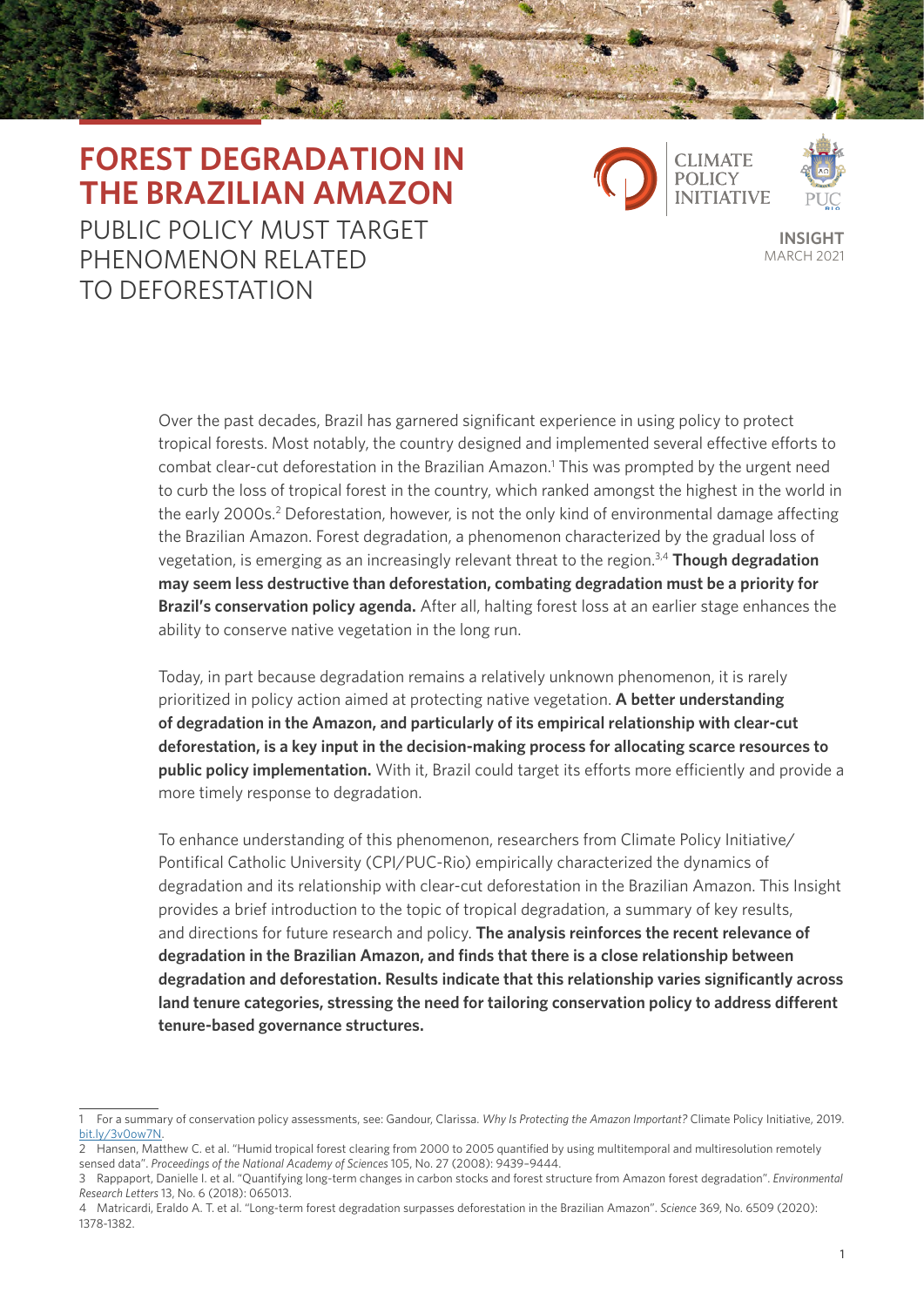

## **WHAT IS FOREST DEGRADATION?**

This project defines forest degradation as the **partial loss of forest biomass**. Figure 1 provides a simplified view of this process. Starting with an undisturbed forest, degradation undermines the integrity of forest cover via the gradual loss of vegetation over time. Although a degraded forest still retains primary vegetation, it does not have the same forest structure, resilience, and functions as an undisturbed forest.<sup>5</sup> As degradation progresses, the loss of forest biomass approaches that of clear-cut deforestation, in which there is complete (or near complete) removal of all vegetation cover.

#### Figure 1. Forest Degradation and Clear-cut Deforestation



*Source: CPI/PUC-Rio, 2021*

<sup>5</sup> Longo, Marcos et al. "Aboveground biomass variability across intact and degraded forests in the Brazilian Amazon". *Global Biogeochemical Cycles* 30, No. 11 (2016): 1639-1660.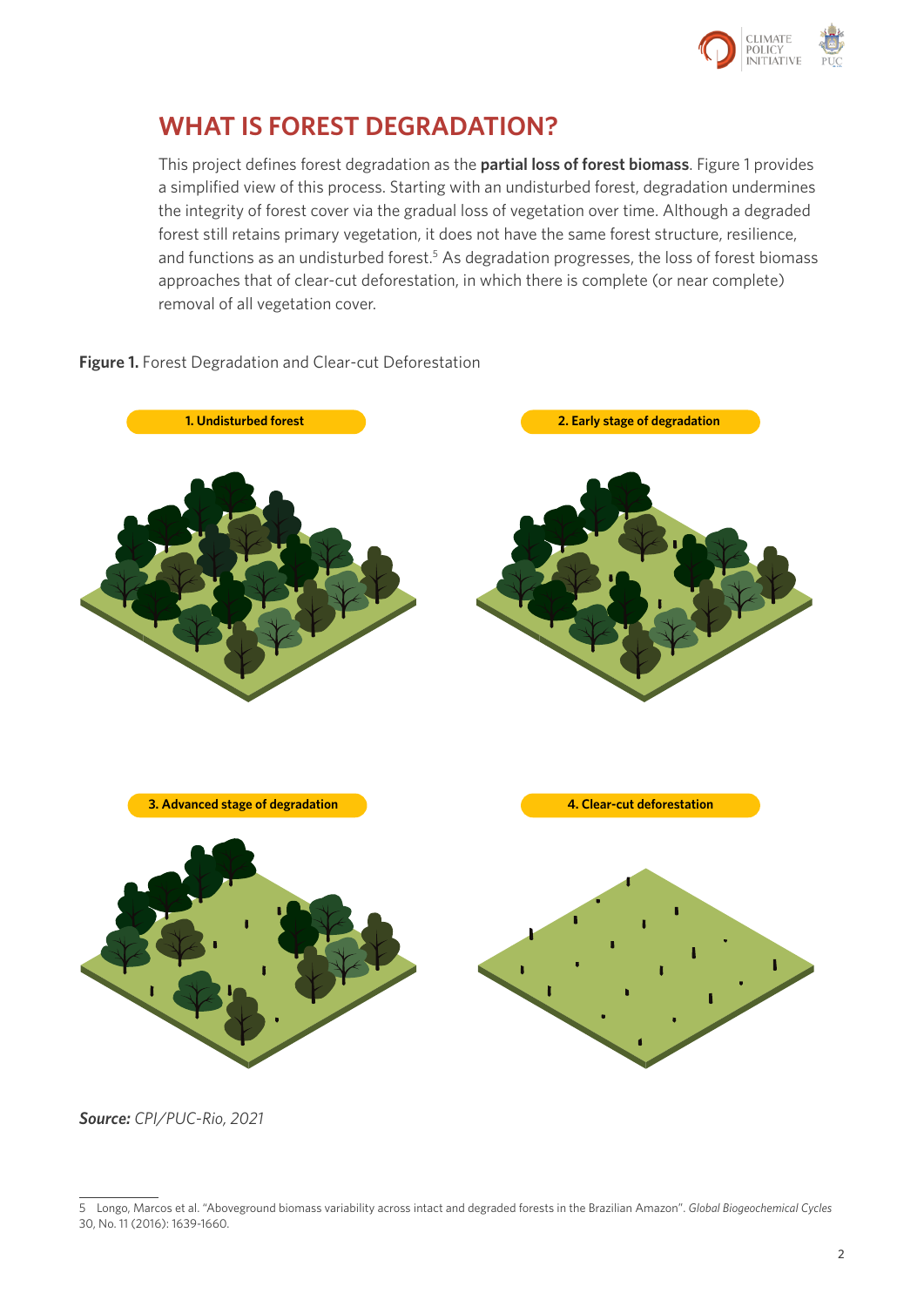

The process depicted in Figure 1, in which an undisturbed forest undergoes several stages of degradation culminating in clear-cut deforestation, is just one of the possible paths for a degraded area. Degradation can occur more or less gradually over time, depending on the type of activity causing it. Moreover, degradation does not necessarily lead to clear-cut deforestation – a degraded area can be intentionally maintained with only a partial remnant of primary vegetation, or it might experience regeneration and contain a mixture of primary remnants and secondary vegetation.

## **DEGRADATION IN THE BRAZILIAN AMAZON**

## **PRIMARY CAUSES**

The practices most commonly associated with tropical degradation in Brazil are selective logging and forest fires. Selective logging entails the cutting of specific species of trees, typically selected based on the commercial value of their timber. In addition to the loss of biomass from tree extraction itself, the forest around felled trees is also compromised by the opening of access roads and storage yards and by the damage caused by trees falling on nearby vegetation. To minimize this side effect, lawful logging activities should abide by a management plan.

Fires, on the other hand, usually destroy the more fragile plants first and, after repeated burn cycles in the same location, advance to more resistant plants. Due to high humidity, tropical forests do not burn easily or right away. Upon first contact, fires consume the most fragile vegetation and compromise the resilience of the remaining plants, which become more vulnerable to subsequent fires.

The analysis by CPI/PUC-Rio uses data from DEGRAD, a system developed by Brazil's National Institute for Space Research (*Instituto Nacional de Pesquisas Espaciais -* INPE) that uses satellite imagery to compile annual maps of degraded areas across the Brazilian Amazon from 2007 to 2016. DEGRAD does not consistently categorize the type or stage of degradation, so the empirical analysis does not currently cover any such classification.

## **GENERAL CHARACTERISTICS**

**Forest degradation is a large-scale phenomenon in the Amazon, typically affecting a much greater area than clear-cut deforestation.** Between 2007 and 2016, an average 11,000 km2 of forest were degraded each year. This is twice the annual average for deforested areas in the same period. While deforestation advanced at a relatively stable pace during the sample period, degradation varied considerably over time, especially from 2009 to 2016. Total degraded area per year varied from a minimum of 2,700 km² in 2014 to a peak of 23,700 km² in 2016.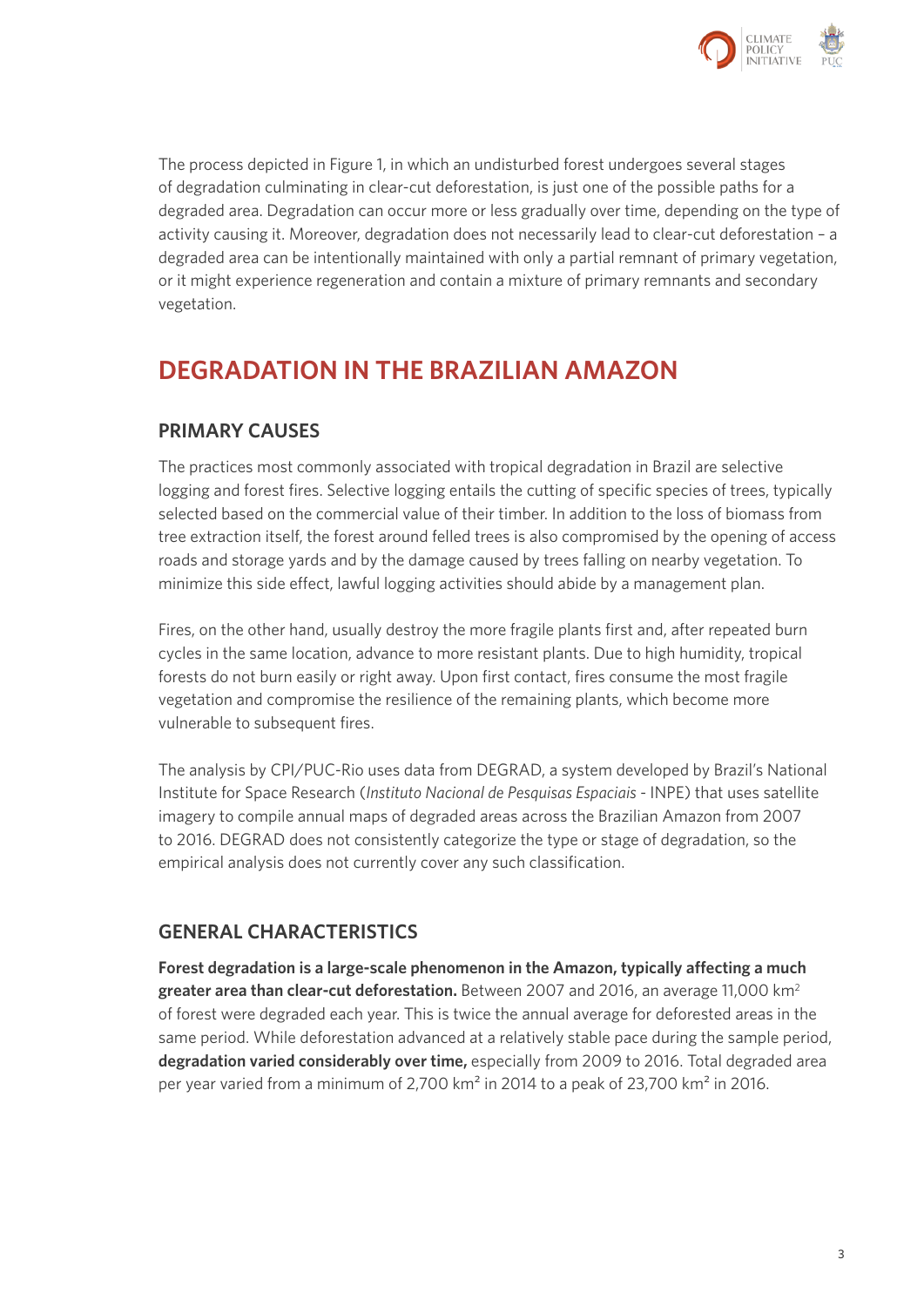

Spatially, **forest degradation is geographically concentrated along the Arc of Deforestation**, which historically also holds most of the Amazon's deforested areas.<sup>6</sup> On average, the states of Mato Grosso and Pará jointly account for 75% of degraded areas and 64% of deforested areas per year in the Amazon. Despite the phenomenon's regional concentration, **degradation exhibits a low rate of local recurrence over the years**. A given area is classified as degraded, on average, only once in the sample period.

Furthermore, **there seems to be relatively little conversion from degradation to deforestation in the Amazon as a whole during the period under assessment.** On average, only 9% of degraded areas are deforested within three years, which is the average length of time between the occurrence of these two events. This, however, does not mean that a close relationship between degradation and deforestation does not exist. **Since this number is an Amazon-wide average, it may hide important differences in how stakeholders interact with the forest in specific regions.**  Land tenure plays a potentially central role in this. In Brazil, tenure is a key determinant of the rules that govern local land use, including the protection and conversion of native vegetation. Tenure-based governance structure may therefore affect land use decisions and, thus, local forest conversion patterns. This calls for a better understanding of the relationship between degradation and deforestation across different land tenure categories.

## **DEGRADATION AND DEFORESTATION BY LAND TENURE CATEGORY**

By looking at how degradation and deforestation relate in different categories of land tenure, the study aims at exploring whether governance structure influences local stakeholders' interactions with the forest. The analysis considers seven categories: small private properties, medium or large private properties, protected territories (protected areas and indigenous lands), rural settlements, undesignated public lands, unidentified lands (for which no information on tenure is available), and others (remaining categories).

<sup>6</sup> The Arc of Deforestation refers to a wide region of the Amazon biome that extends from western Maranhão and southern Pará towards the west, passing through Mato Grosso, Rondônia, and Acre.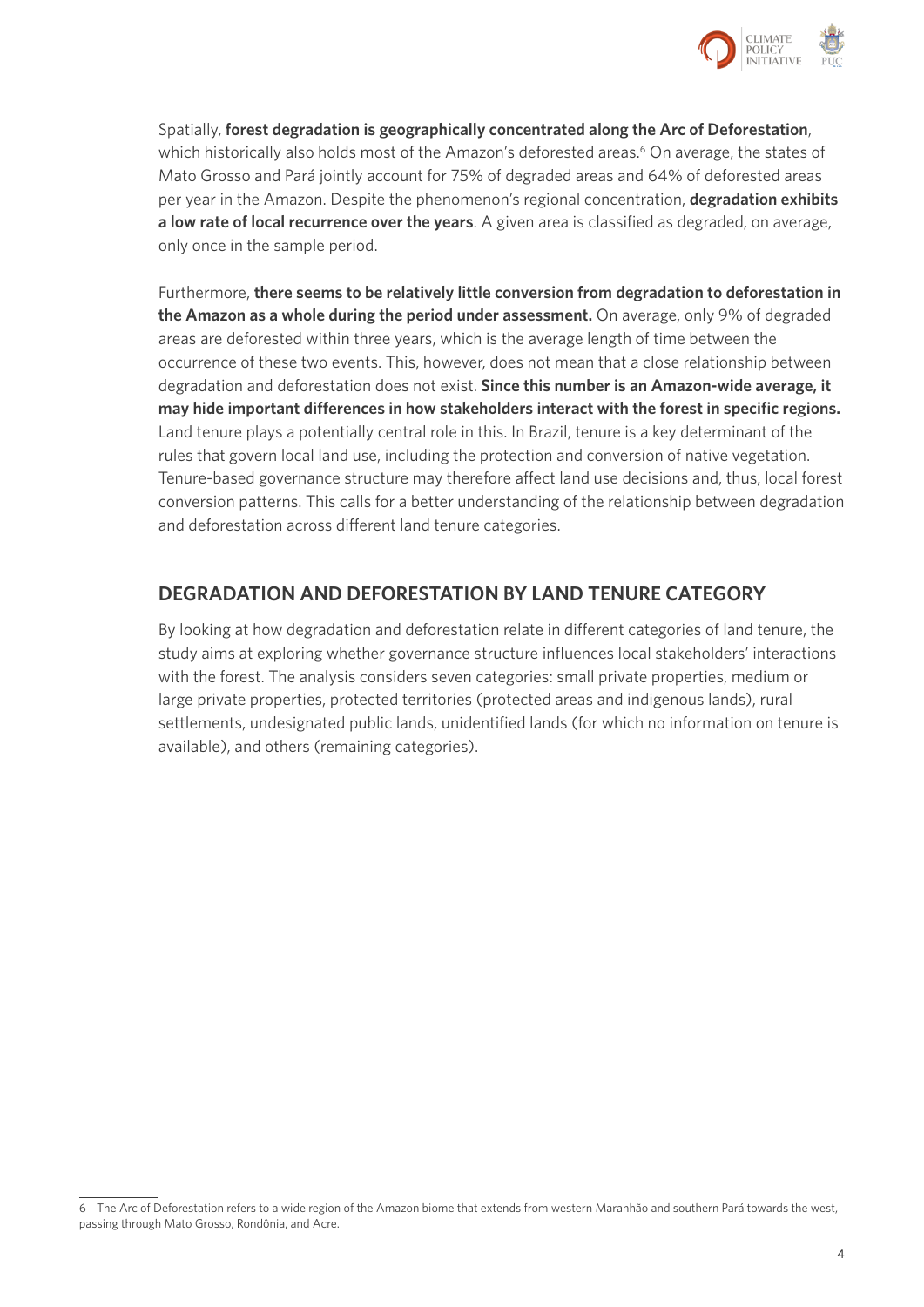



### **Figure 2a.** Deforestation, Distribution by Land Tenure Category, 2007-2018

*Source: CPI/PUC-Rio with data from PRODES/INPE, Agricultural Atlas/IMAFLORA, and National Registry of*  Public Forests/Brazilian Forest Service, 2021 *Public Forests/Brazilian Forest Service, 2021*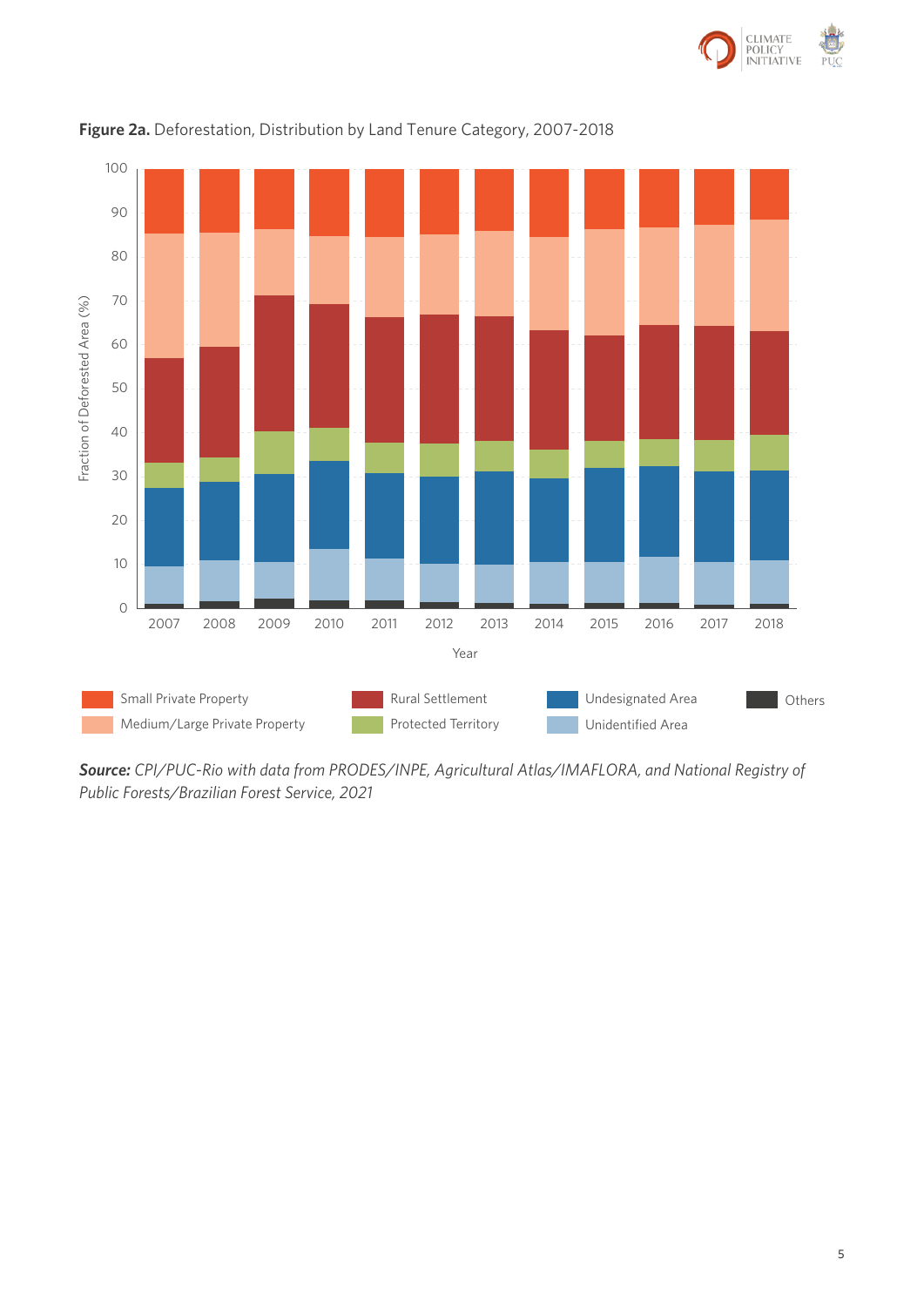



### **Figure 2b.** Degradation, Distribution by Land Tenure Category, 2007-2016

Source: CPI/PUC-Rio with data from DEGRAD/INPE, Agricultural Atlas/IMAFLORA, and National Registry of *Public Forests/Brazilian Forest Service, 2021*

Figure 2 shows the annual distribution of deforestation and degradation across categories. For deforestation, the distribution remains quite stable over time, with similar shares of forest loss occurring every year in private properties (mainly medium or large), rural settlements and undesignated public lands. Degradation, on the other hand, varies significantly across categories and years. A large share of degradation occurs in medium or large private properties and, to a lesser extent, in unidentified lands. The lower participation of small private properties and rural settlements, as well as the greater participation of protected territories contrast with the pattern seen for deforestation.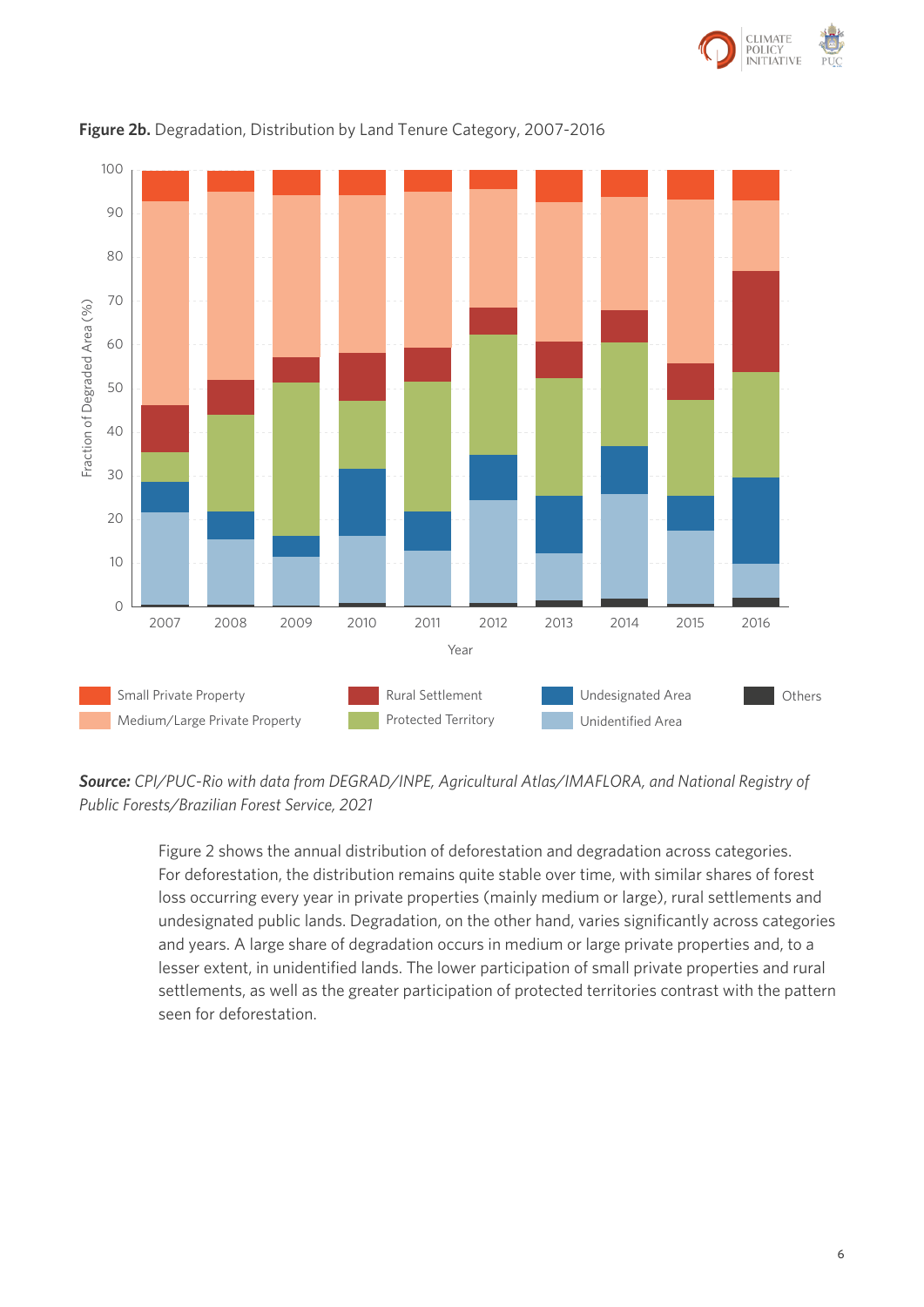

#### **Figure 3.** Relationship Between Degradation and Deforestation by Land Tenure Category, 2007-2015 **Figure 3.** Relationship Between Degradation and Deforestation by Land Tenure Category, 2007-2015 **HOW TO READ THE GRAPH?**



**Note:** For each land tenure category, the graph shows the share of area degraded in each year that was followed by deforestation within three years. The analysis considers deforestation happening in the same site as degradation<br>-(conversion of degradation to deforestation) and in its vicinity (deforestation near degradation). Source: CPI/PUC-Rio with data from DEGRAD/INPE, PRODES/INPE, Agricultural Atlas/IMAFLORA, and National Registry of Public Forests/Brazilian Forest Service, 2021 *Note: For each land tenure category, the graph shows the share of area degraded in each year that was followed by deforestation within three years. The analysis considers deforestation happening in the same site as degradation*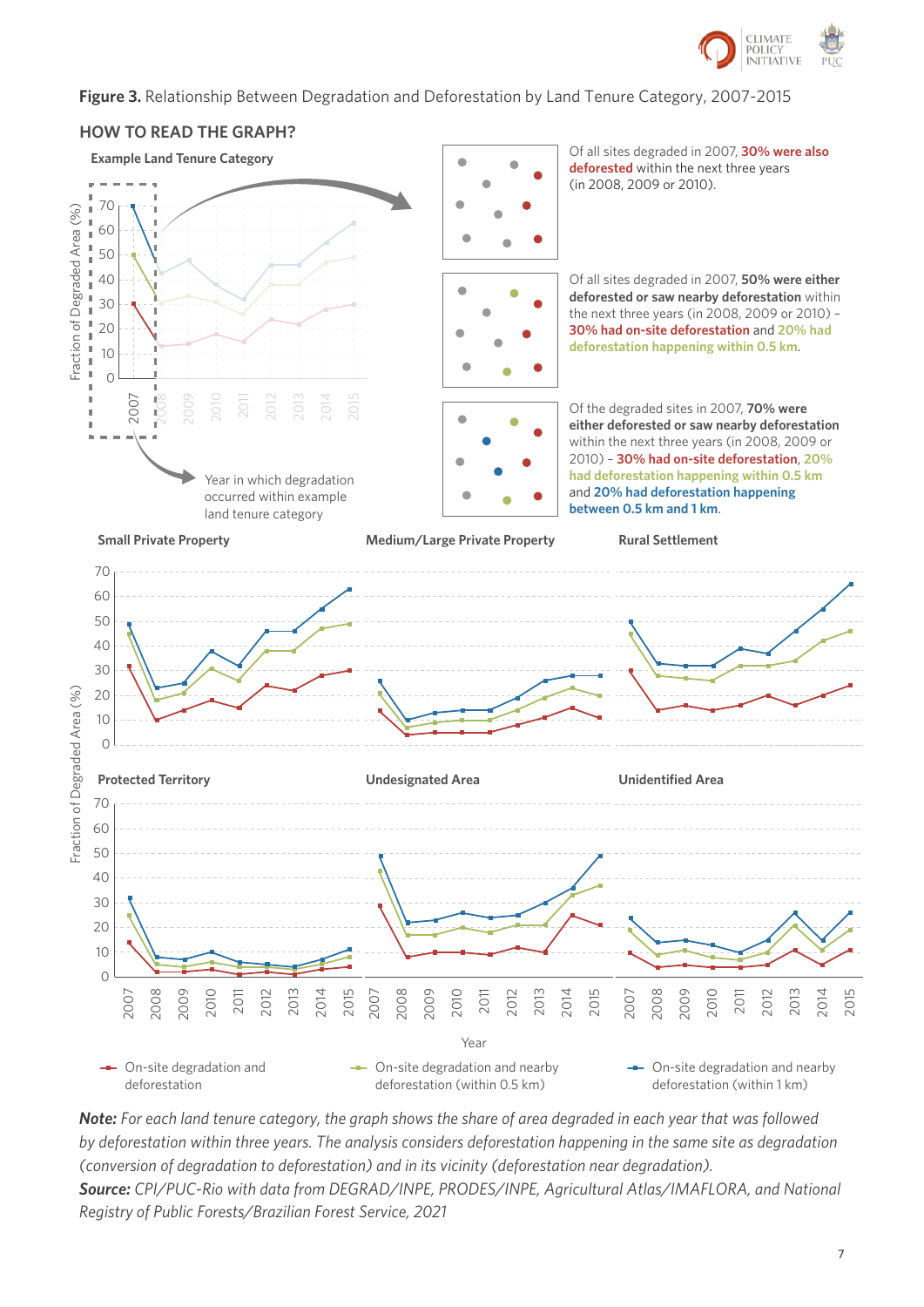

Does deforestation systematically follow degradation in any of the land tenures categories? Figure 3 suggests it does. Although the local conversion of degradation into deforestation remains low or moderate across all tenure categories, the data point to significant deforestation occurring near degraded areas within three years of the degradation event. In this sense, **degradation in a given site may not always be a precursor to on-site deforestation, but it may serve as an indicator that deforestation will soon occur in that region**.

As Figure 3 shows, the relationship between degradation and deforestation varies among land tenure categories. Although it is impossible to determine the reasons for these differences from the data used in the study, the analysis raises a few likely interpretations. There are three main patterns. First, the conversion of degradation into deforestation is consistently low within protected territories, even when accounting for deforestation occurring in the vicinity of degraded areas. Considering that environmental crimes committed inside protected territories are subject to harsher penalties, the low conversion rates could be explained by the fact that removing more vegetation in degraded areas, which carries a greater risk of detection by environmental law enforcement authorities, is simply not worth it.

Second, degradation appears to be followed by nearby deforestation in small private properties and rural settlements. In these categories, even local conversion from degradation to deforestation is relatively high. This pattern is likely tied to the high cost of clearing vegetation in a tropical forest. For smallholders and settlers, who typically have limited access to financing, degradation might provide a way to remove forest cover little by little and at a lower cost.

Third, medium and large private properties, undesignated public areas, and unidentified areas seem to lie somewhere in-between the two previous patterns. Local conversion of degradation into deforestation is low, but there appears to be a moderate portion of degraded areas that are followed by nearby deforestation. These categories are less homogeneous than the previous ones, so this pattern likely encompasses a variety of degradation and deforestation profiles.

Finally, the evidence suggests that the share of degradation followed by on-site or nearby deforestation grew in the final years of the sample across all land tenure categories. This may point to degradation as an increasingly relevant precursor to – and therefore an important leading indicator of – deforestation.

## **NEXT STEPS FOR RESEARCH AND PUBLIC POLICY**

Forest degradation appears to be closely related to deforestation in the Brazilian Amazon, and, for select land tenure categories, it seems to be a precursor of deforestation. Degradation can therefore be used as an indicator of imminent environmental damage and help target conservation policy efforts. On the other hand, for cases in which degradation does not convert to deforestation, it is important to understand why the degradation of environmental assets is happening if the land is not being subsequently used for production.

In this setting, public policies must tailor approaches to address the various forest conversion practices found across different land tenure categories. Research, in turn, must support public policy design and implementation by advancing the understanding of how tenure-based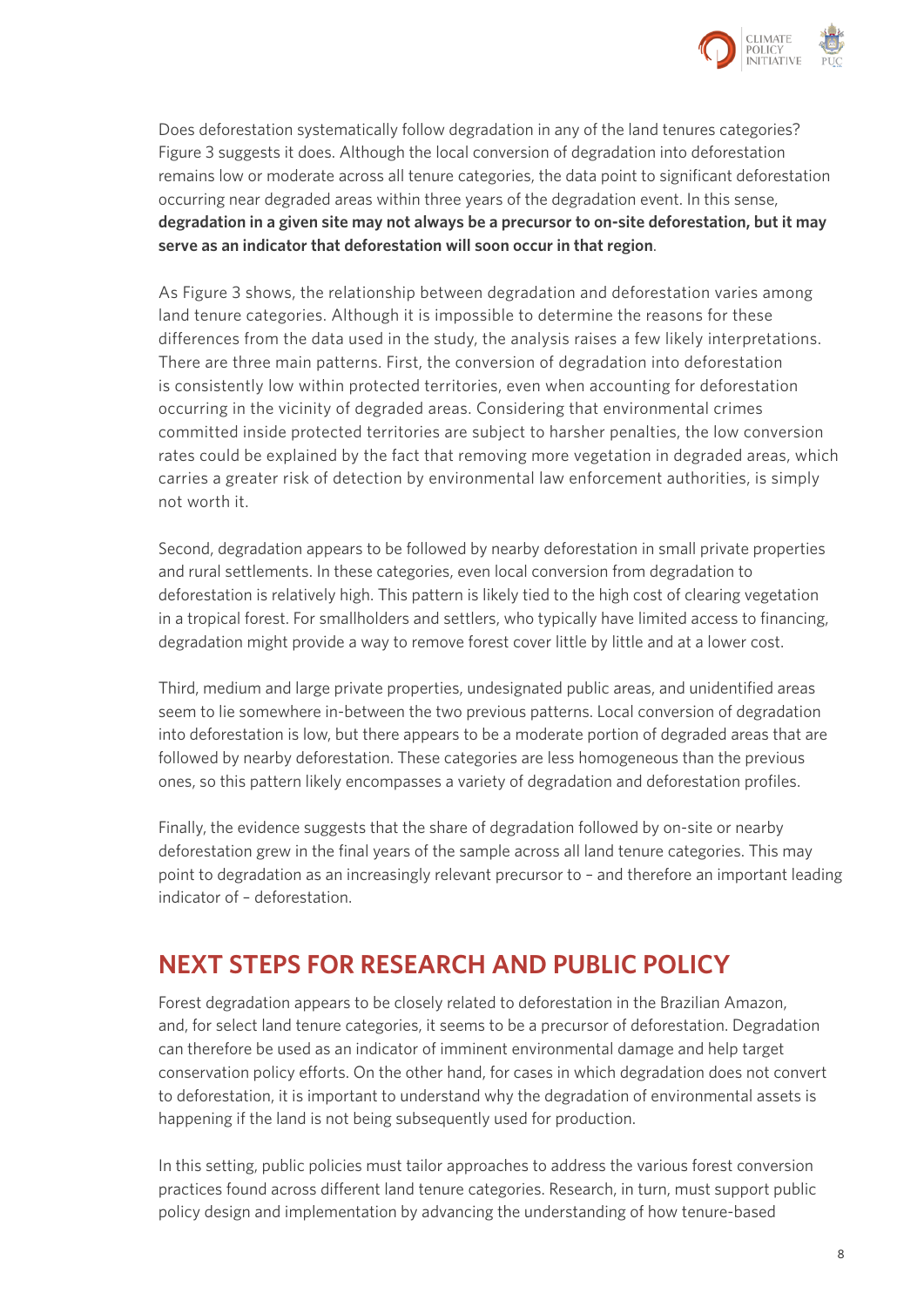

governance structures influence patterns of degradation and subsequent deforestation. This study offers a first look at how policymakers can understand degradation and use this knowledge to enhance their ability to combat forest loss in its various forms.

# **DATA**

The analysis explores a rich and spatially explicit (raster) dataset built from a variety of publicly available sources. The key variables and their sources are: degraded areas from DEGRAD/INPE; deforested areas from PRODES/INPE; and land tenure categories from the Agricultural Atlas/ IMAFLORA and National Registry of Public Forests/Brazilian Forest Service.

# **METHODOLOGICAL NOTE**

The analysis aims at empirically characterizing forest degradation in the Brazilian Amazon and investigating its relationship with clear-cut deforestation between 2007 and 2018. The spatial sample includes tropical forest areas in the Brazilian Amazon Biome that were degraded and/ or deforested during the sample period. A raster database was compiled at 30-meter resolution to include georeferenced data on degradation and deforestation over time, as well as on land tenure categories for the entire Amazon Biome. The study relates degradation and deforestation events happening in the same place or in close proximity, and stratifies the results by land tenure category. Due to the large number of observations in the database (almost 2 billion), random sampling was used to build the dataset for analysis (containing 2.5% to 15% of all observations in the original database).